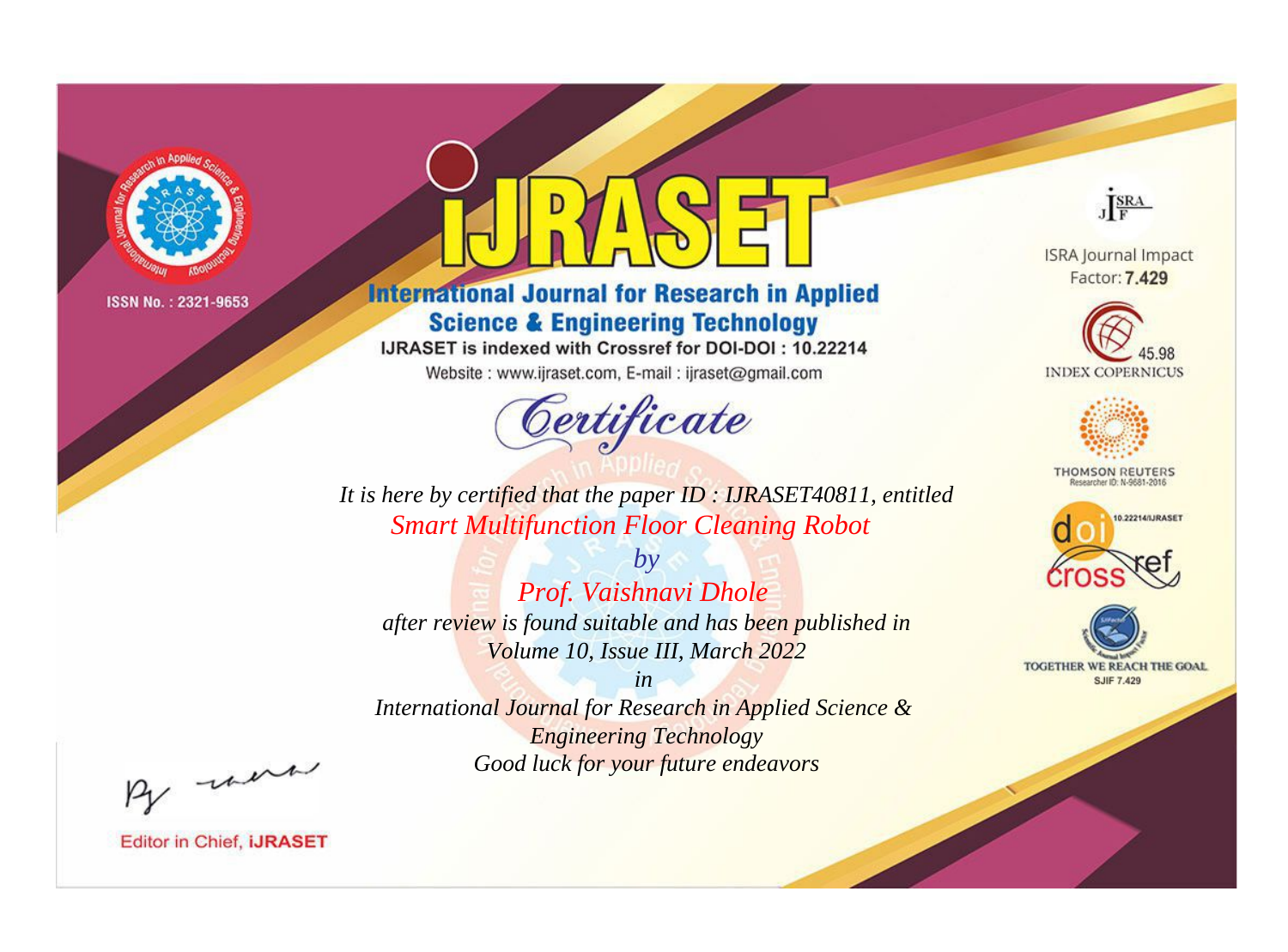

# **International Journal for Research in Applied Science & Engineering Technology**

IJRASET is indexed with Crossref for DOI-DOI: 10.22214

Website: www.ijraset.com, E-mail: ijraset@gmail.com



JERA

**ISRA Journal Impact** Factor: 7.429





**THOMSON REUTERS** 



TOGETHER WE REACH THE GOAL **SJIF 7.429** 

*It is here by certified that the paper ID : IJRASET40811, entitled Smart Multifunction Floor Cleaning Robot*

*by Palash Lakhe after review is found suitable and has been published in Volume 10, Issue III, March 2022*

*in* 

*International Journal for Research in Applied Science & Engineering Technology Good luck for your future endeavors*

By morn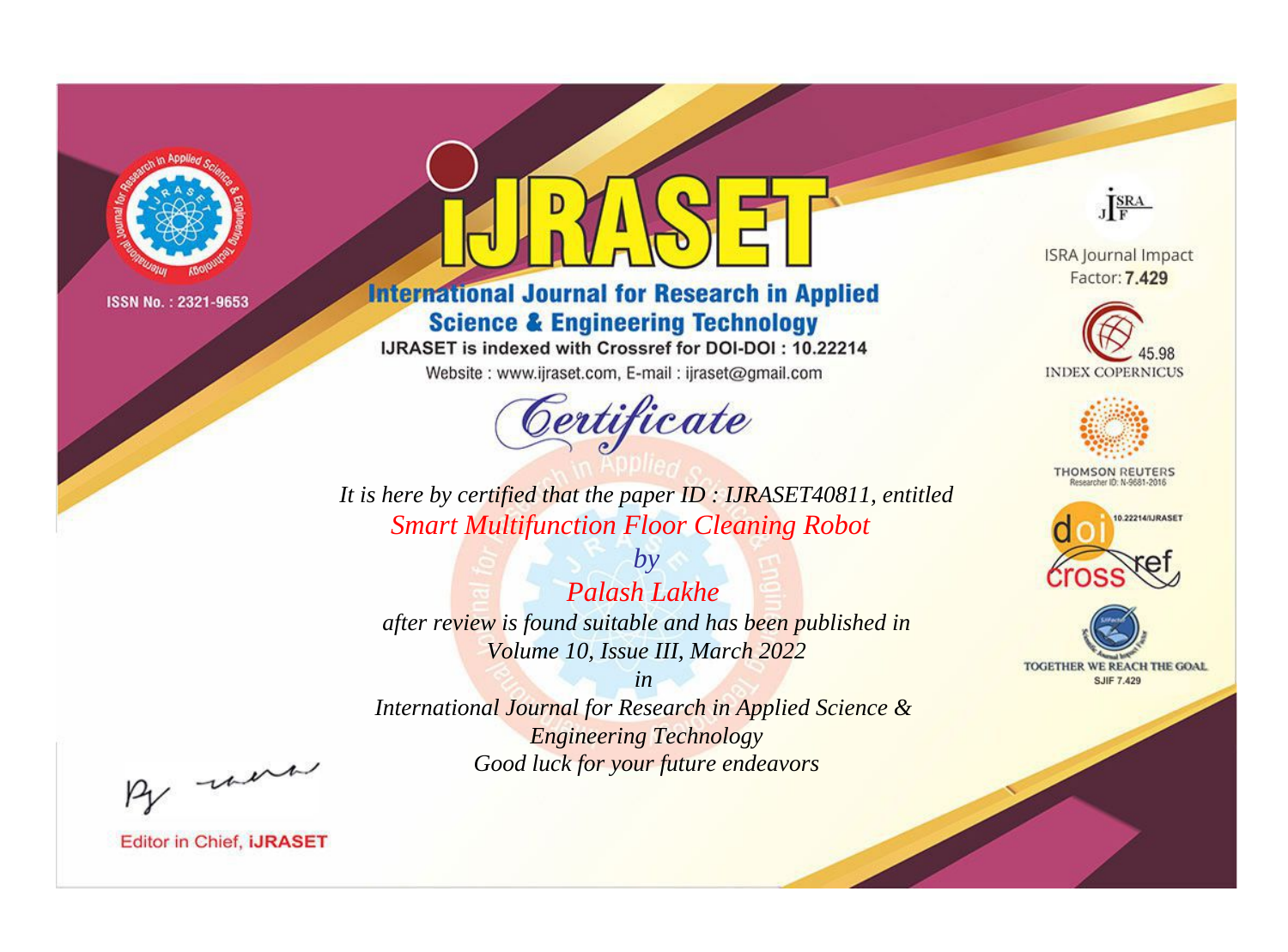

# **International Journal for Research in Applied Science & Engineering Technology**

IJRASET is indexed with Crossref for DOI-DOI: 10.22214

Website: www.ijraset.com, E-mail: ijraset@gmail.com



JERA

**ISRA Journal Impact** Factor: 7.429





**THOMSON REUTERS** 



TOGETHER WE REACH THE GOAL **SJIF 7.429** 

*It is here by certified that the paper ID : IJRASET40811, entitled Smart Multifunction Floor Cleaning Robot*

*by Vinod Lanjewar after review is found suitable and has been published in Volume 10, Issue III, March 2022*

*in* 

*International Journal for Research in Applied Science & Engineering Technology Good luck for your future endeavors*

By morn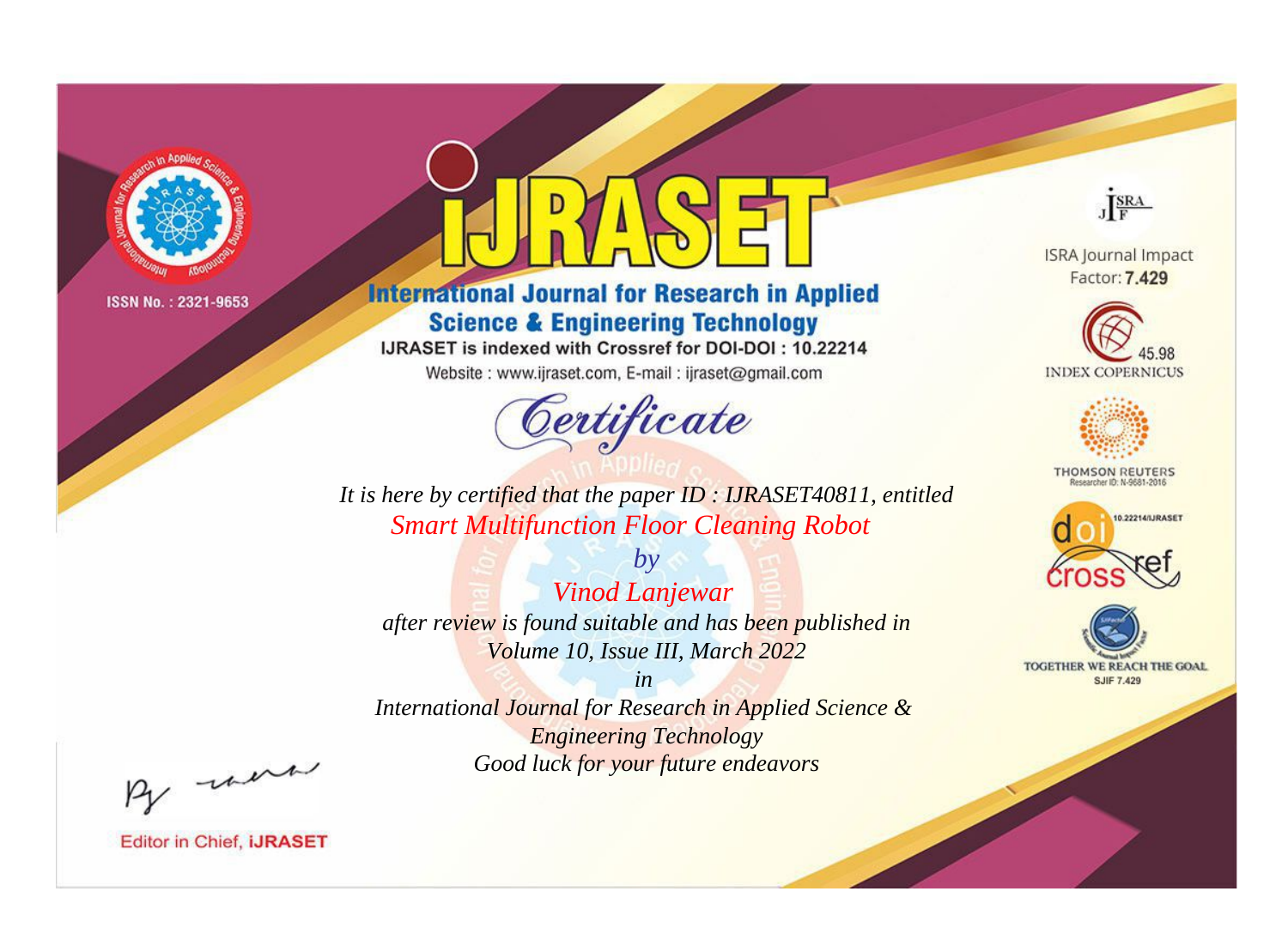

# **International Journal for Research in Applied Science & Engineering Technology**

IJRASET is indexed with Crossref for DOI-DOI: 10.22214

Website: www.ijraset.com, E-mail: ijraset@gmail.com



JERA

**ISRA Journal Impact** Factor: 7.429





**THOMSON REUTERS** 



TOGETHER WE REACH THE GOAL **SJIF 7.429** 

It is here by certified that the paper ID: IJRASET40811, entitled **Smart Multifunction Floor Cleaning Robot** 

**Mayur Bowade** after review is found suitable and has been published in Volume 10, Issue III, March 2022

 $by$ 

 $in$ International Journal for Research in Applied Science & **Engineering Technology** Good luck for your future endeavors

By morn